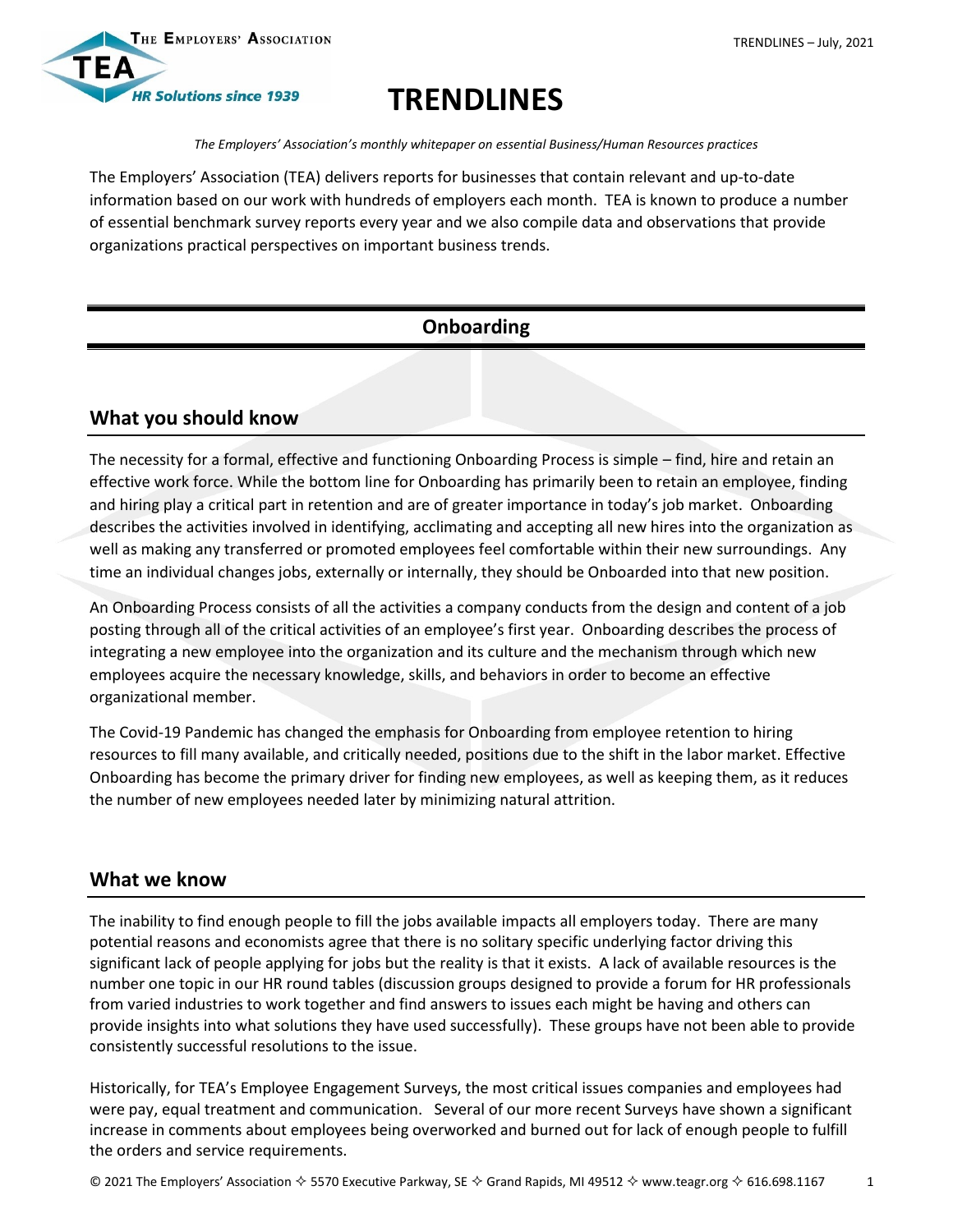Another complicating factor for finding new resources is an individual's ability (or inability) to work from home. Last year showed us that many companies can function with a large portion of their work force operating remotely. Unfortunately, that is not realistic for many of the jobs that are coming back as the economy reopens. TEA's Employee Engagement Surveys demonstrate there are many positive benefits to working remotely (from an employee's perspective) and that upwards of 75% of employees want to continue to work from home and are unwilling to take an "in person" position.

A March survey by the *National Federation of Independent Business* found that a record high 42% of owners had job openings that could not be filled. Ninety-one percent of those hiring or trying to hire reported inadequate or insufficient applicants for the positions they were trying to fill. Most industries are thriving and eager to hire, which should be welcome in an economy that has recovered only a little over half of the 22 million jobs lost during the coronavirus pandemic, but cannot find qualified employees to fill their openings.

Data from the Labor Department this month showed job openings at a five-month high and job search site Indeed reported job postings are back to pre-pandemic levels yet employers in sectors like manufacturing, restaurants and construction are struggling to find workers. There are more job openings in the U.S. than before the pandemic hit in March 2020, and fewer people in the labor force (according to the Labor Department and private recruiting sites) so what can employers do to attract and retain qualified workers?

## **What it means**

The primary driver for an economic recovery is the hiring of enough workers to be able to fill the supply chain with "goods and services" from its very beginning to the end consumer and provide the ability to transport the goods and services quickly and efficiently. Without companies being able to find, hire and train adequate resources, the economy will not fully recover enough to supply the pent up demand for all goods and services to return to some level of normalcy. Everyone is competing for people from the same limited pool of available resources. Economics has leveled the playing field so essentially everyone is offering the same higher wages, increased benefits and sign on bonuses.

Companies must become more creative in how they identify and entice people to come to work for them and then keep them committed to stay – Human Resources and Hiring Managers being responsible for identifying and implementing the new solutions. A tool that is not thought of often enough (and mostly overlooked) is Onboarding. A comprehensive, functioning and effective Onboarding program can provide the edge everyone is looking for to help find and hire individuals away from other companies or attract them to new opportunities. An onboarding process provides the tools and road map to utilize that others might not have – it is a process of communicating what employers DO have in place...a way to "walk the talk" rather than to talk around the walk and hide the weaknesses.

## **What you can do**

The ability to find and keep new employees is significantly increased when utilizing specifically defined steps in an effective Onboarding Process. Since all recruiters are offering essentially the same thing to come to work for them, it is incumbent upon hiring managers to look beyond the tangible offerings (there must be some tangible offerings as well) to the intangibles. This is where Onboarding provides an advantage. While this is not a complete list of the critical activities of Onboarding, these are the most important to finding and keeping good employees: